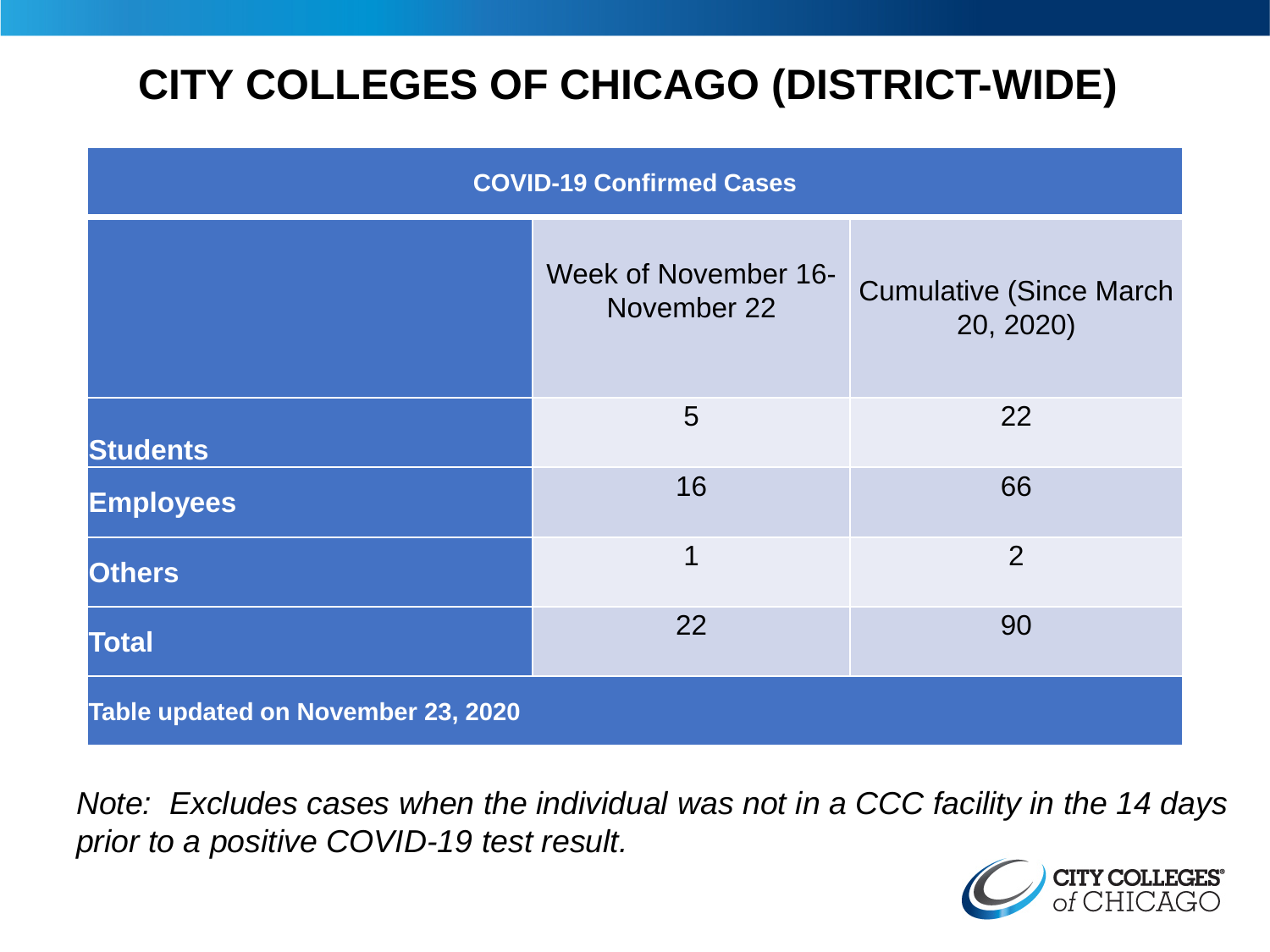## **DALEY COLLEGE**

| <b>COVID-19 Confirmed Cases</b>    |                                      |                                             |
|------------------------------------|--------------------------------------|---------------------------------------------|
|                                    | Week of November 16 -<br>November 22 | <b>Cumulative (Since March</b><br>20, 2020) |
| <b>Students</b>                    | $\overline{0}$                       | $\Omega$                                    |
| <b>Employees</b>                   | 3                                    | 9                                           |
| <b>Others</b>                      | $\overline{0}$                       | $\overline{0}$                              |
| <b>Total</b>                       | 3                                    | 9                                           |
| Table updated on November 23, 2020 |                                      |                                             |

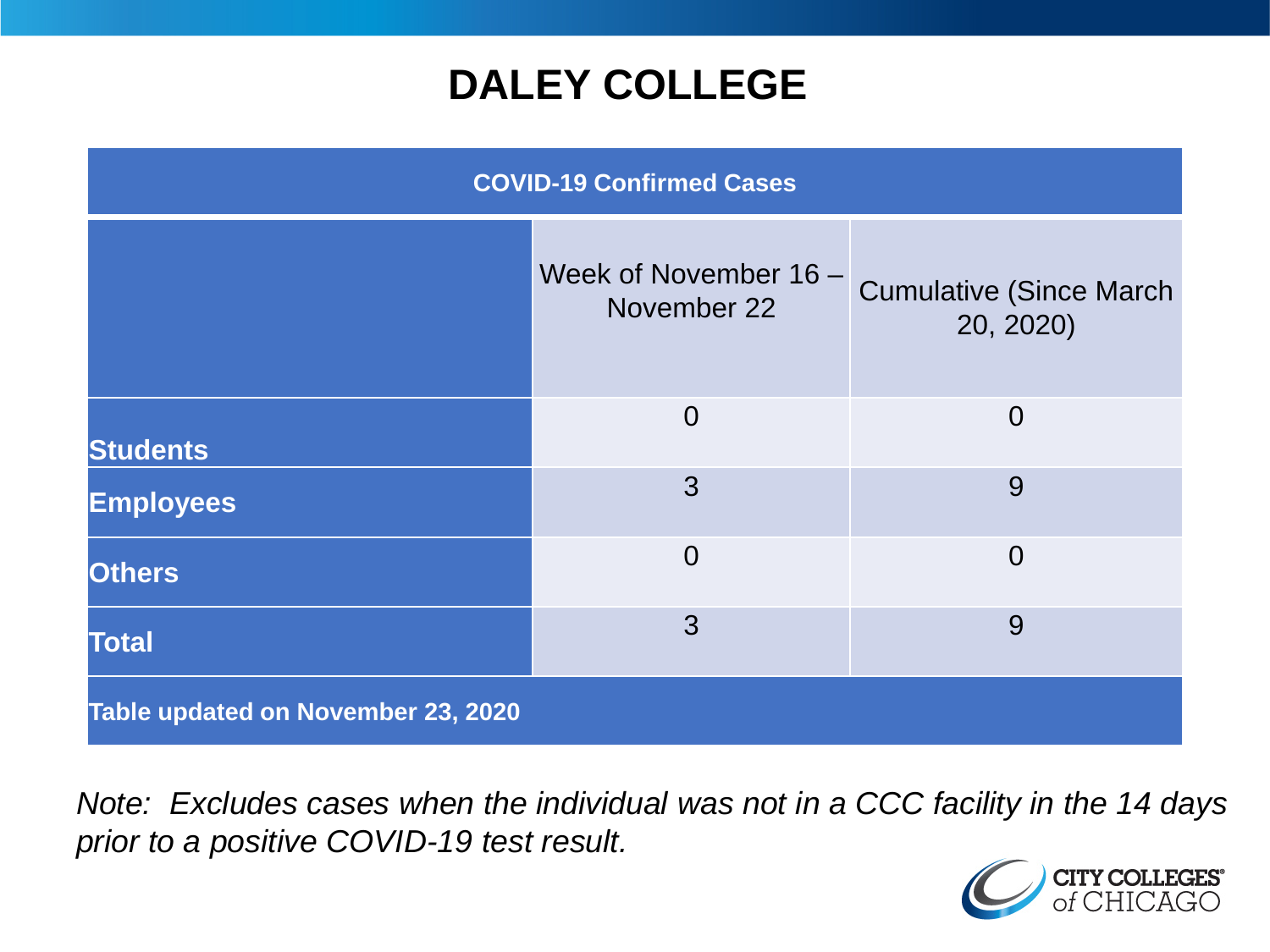## **HAROLD WASHINGTON COLLEGE**

| <b>COVID-19 Confirmed Cases</b>    |                                     |                                              |
|------------------------------------|-------------------------------------|----------------------------------------------|
|                                    | Week of November 16-<br>November 22 | <b>Cumulative (Since March)</b><br>20, 2020) |
| <b>Students</b>                    | 2                                   | 5                                            |
| <b>Employees</b>                   | $\overline{2}$                      | 7                                            |
| <b>Others</b>                      | $\overline{0}$                      | 1                                            |
| <b>Total</b>                       | $\overline{4}$                      | 13                                           |
| Table updated on November 23, 2020 |                                     |                                              |

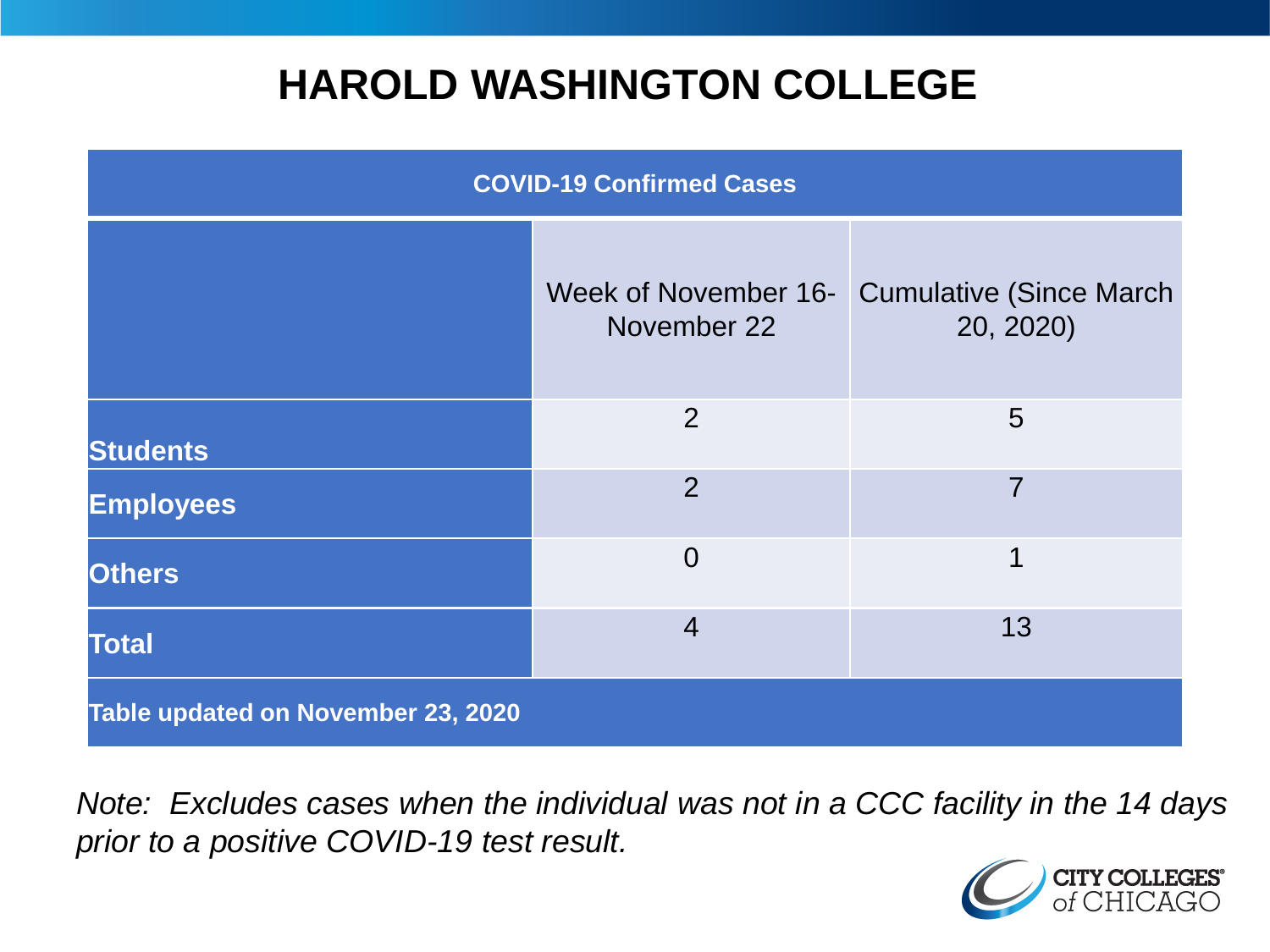## **KENNEDY-KING COLLEGE**

| <b>COVID-19 Confirmed Cases</b>    |                                     |                                              |
|------------------------------------|-------------------------------------|----------------------------------------------|
|                                    | Week of November 16-<br>November 22 | <b>Cumulative (Since March)</b><br>20, 2020) |
| <b>Students</b>                    | 1                                   | $\overline{4}$                               |
| <b>Employees</b>                   | 3                                   | 12                                           |
| <b>Others</b>                      | $\overline{0}$                      | $\overline{0}$                               |
| <b>Total</b>                       | $\overline{4}$                      | 16                                           |
| Table updated on November 23, 2020 |                                     |                                              |

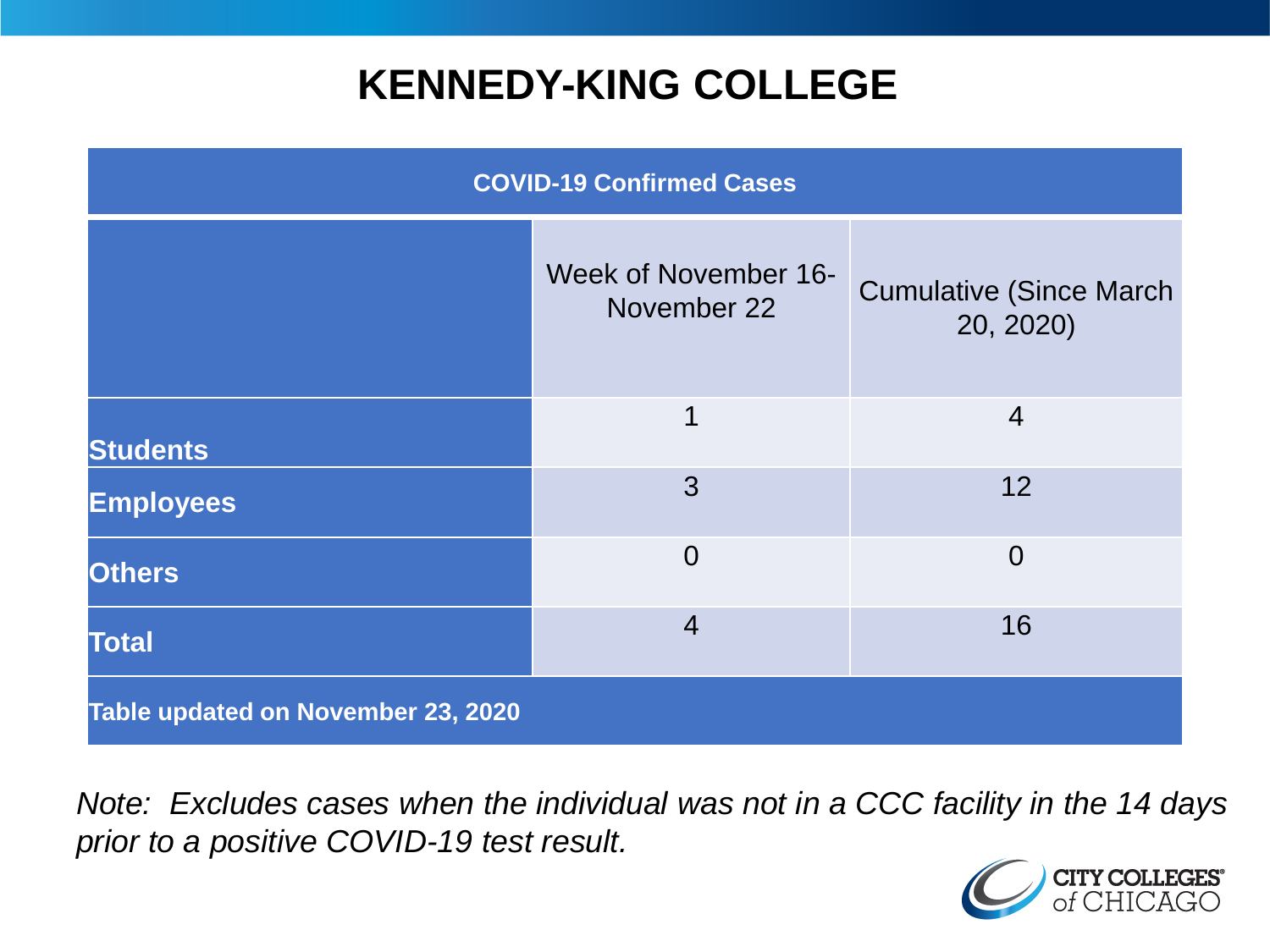## **MALCOLM X COLLEGE**

| <b>COVID-19 Confirmed Cases</b>    |                                     |                                              |
|------------------------------------|-------------------------------------|----------------------------------------------|
|                                    | Week of November 16-<br>November 22 | <b>Cumulative (Since March)</b><br>20, 2020) |
| <b>Students</b>                    | 2                                   | 11                                           |
| <b>Employees</b>                   | 3                                   | 8                                            |
| <b>Others</b>                      | $\overline{0}$                      | $\overline{0}$                               |
| <b>Total</b>                       | 5                                   | 19                                           |
| Table updated on November 23, 2020 |                                     |                                              |

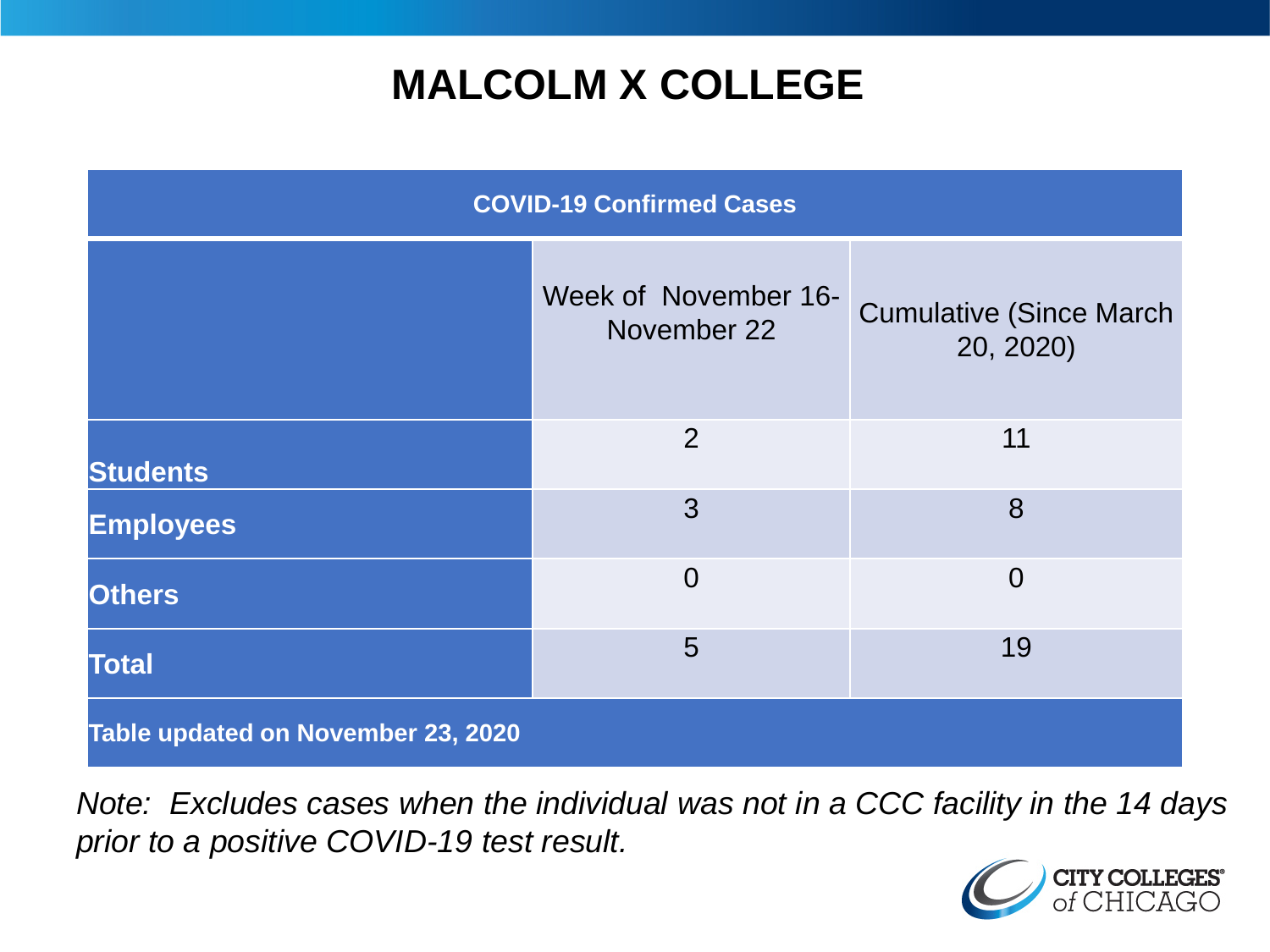# **OLIVE-HARVEY COLLEGE**

| <b>COVID-19 Confirmed Cases</b>   |                                         |                                              |
|-----------------------------------|-----------------------------------------|----------------------------------------------|
|                                   | <b>Week November 16-</b><br>November 22 | <b>Cumulative (Since March)</b><br>20, 2020) |
| <b>Students</b>                   | $\overline{0}$                          | 1                                            |
| <b>Employees</b>                  |                                         | 13                                           |
| <b>Others</b>                     | $\overline{0}$                          | $\overline{0}$                               |
| <b>Total</b>                      |                                         | 14                                           |
| Table updated on November 23 2020 |                                         |                                              |

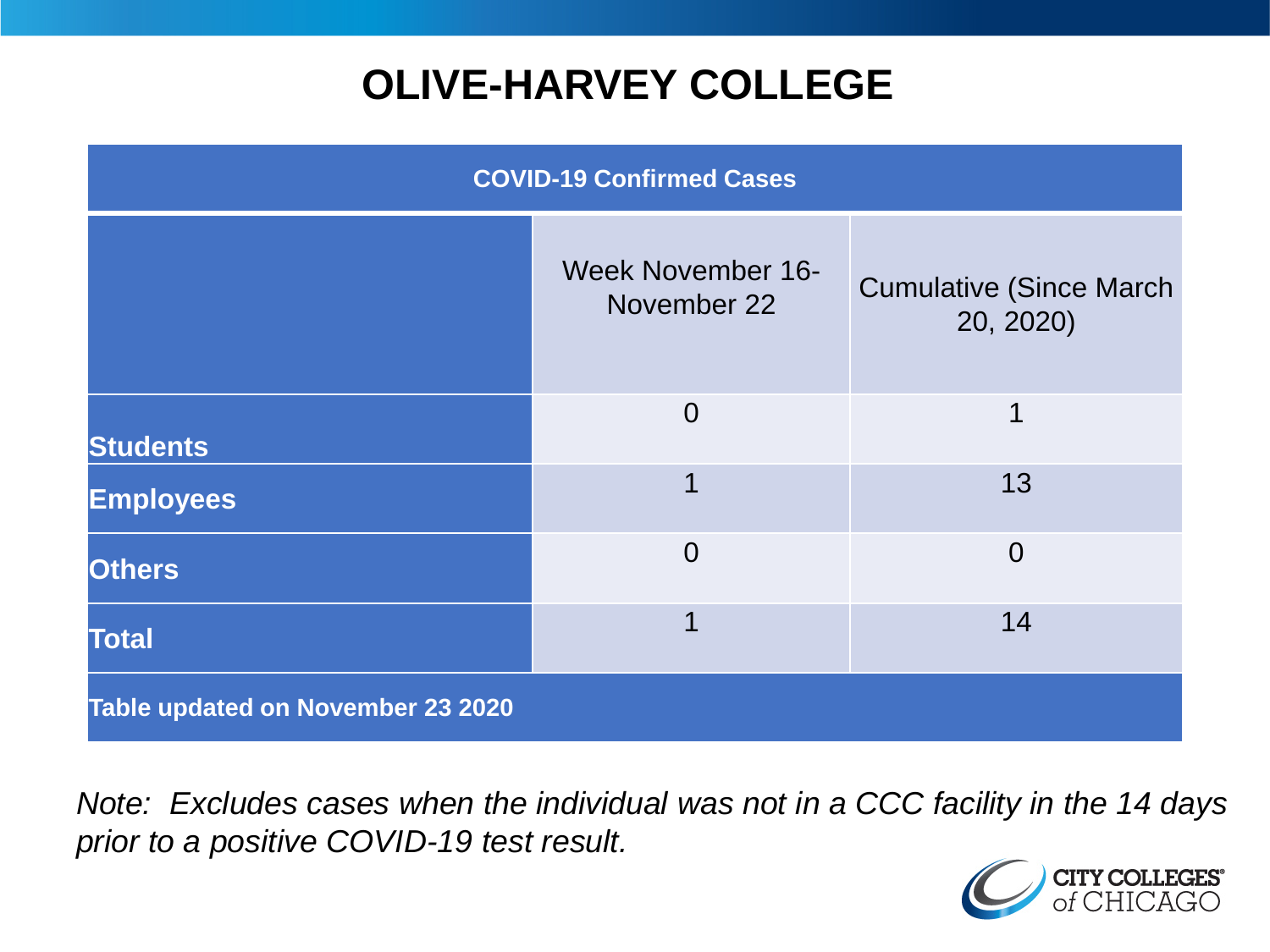## **TRUMAN COLLEGE**

| <b>COVID-19 Confirmed Cases</b>    |                                     |                                              |
|------------------------------------|-------------------------------------|----------------------------------------------|
|                                    | Week of November 16-<br>November 22 | <b>Cumulative (Since March)</b><br>20, 2020) |
| <b>Students</b>                    | $\overline{0}$                      | 1                                            |
| <b>Employees</b>                   | 3                                   | 11                                           |
| <b>Others</b>                      | $\Omega$                            | $\Omega$                                     |
| <b>Total</b>                       | 3                                   | 12                                           |
| Table updated on November 23, 2020 |                                     |                                              |

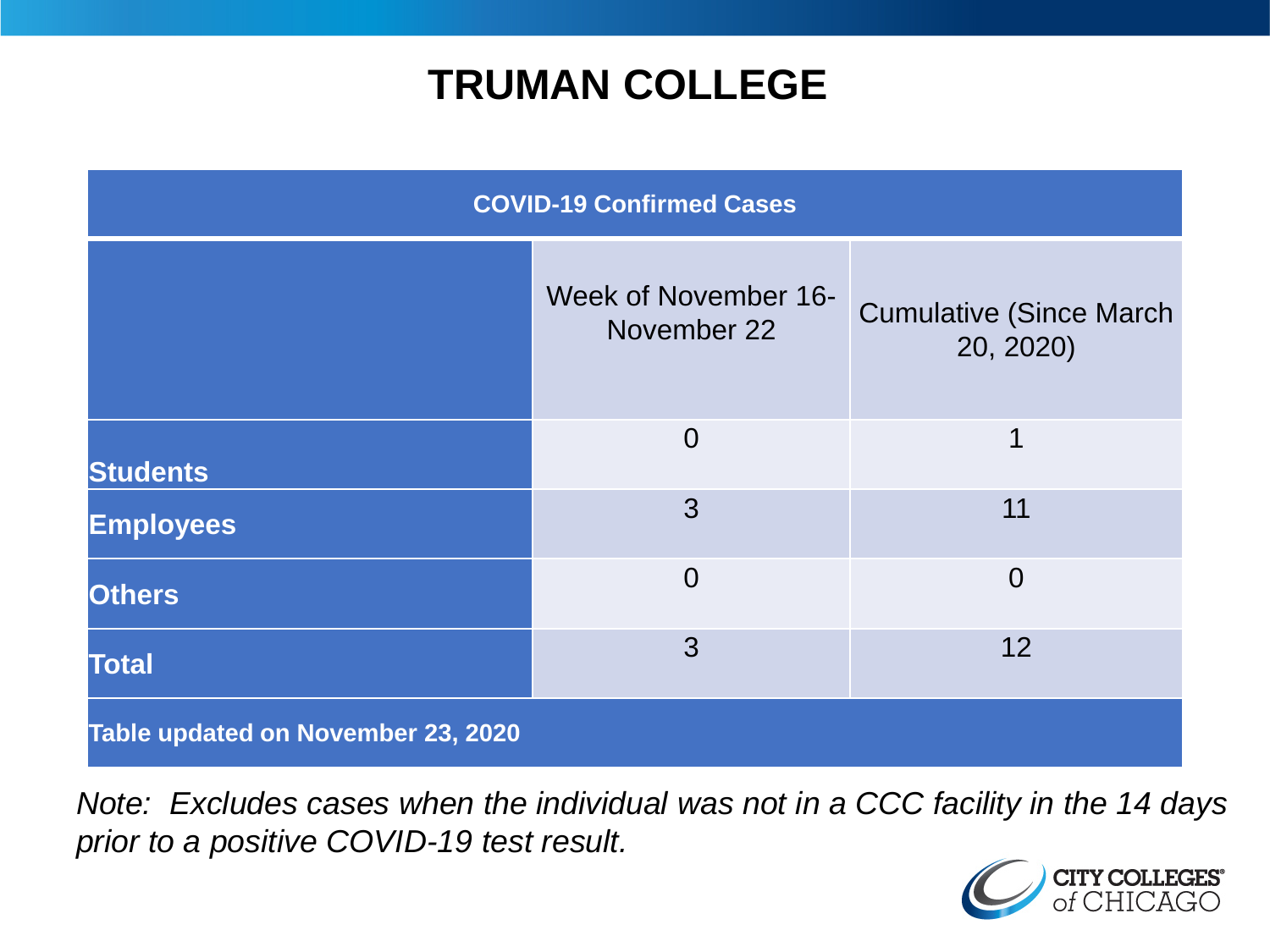## **WRIGHT COLLEGE**

| <b>COVID-19 Confirmed Cases</b>    |                                     |                                              |
|------------------------------------|-------------------------------------|----------------------------------------------|
|                                    | Week of November 16-<br>November 22 | <b>Cumulative (Since March)</b><br>20, 2020) |
| <b>Students</b>                    | $\overline{0}$                      | $\overline{0}$                               |
| <b>Employees</b>                   |                                     | 6                                            |
| <b>Others</b>                      | $\overline{0}$                      | $\overline{0}$                               |
| <b>Total</b>                       |                                     | 6                                            |
| Table updated on November 23, 2020 |                                     |                                              |